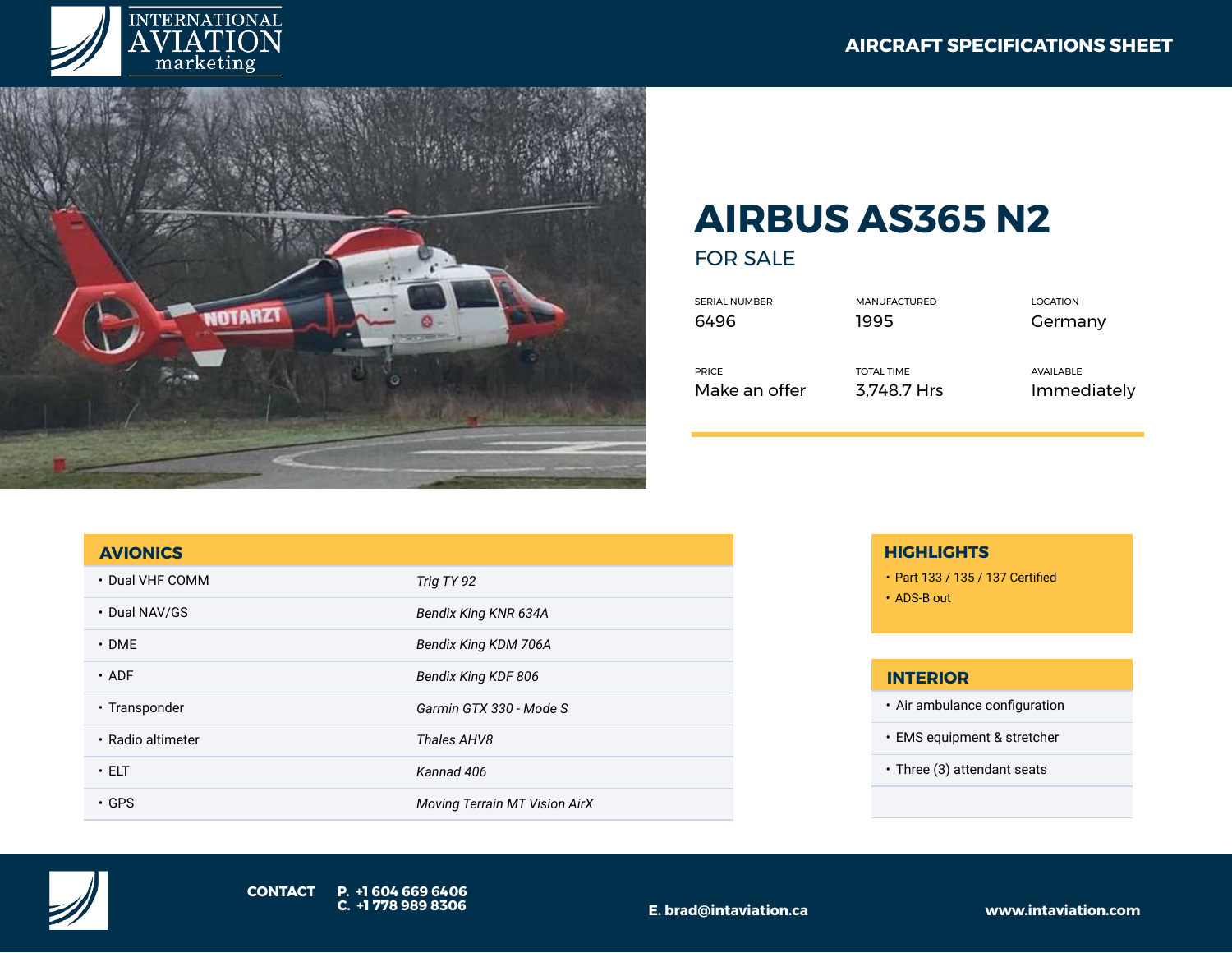

## **AVIONICS**

| • Autopilot | Safran AP 155D |
|-------------|----------------|
| $\cdot$ CVR | CVR 120        |

| <b>MAJOR COMPONENTS</b> | <b>LIMIT</b> | <b>REMAINING</b> | $\frac{9}{6}$ |
|-------------------------|--------------|------------------|---------------|
| Main rotor blade        | 20,000       | 15,230.1         | 76.2%         |
| Main rotor blade        | 20,000       | 15,230.1         | 76.2%         |
| Main rotor blade        | 20,000       | 15,230.1         | 76.2%         |
| Main rotor blade        | 20,000       | 15,230.1         | 76.2%         |
| <b>Starflex</b>         | 2,600        | 749.6            | 28.8%         |
| Rotating swashplate     | 20,000       | 16,100.5         | 80.5%         |
| Non rotating swashplate | 20,000       | 16,130.5         | 80.7%         |
| Main rotor shaft        | 3,000        | 2,161.5          | 72.1%         |
| Tail rotor hub          | 14,500       | 12,752.3         | 87.9%         |
| Main rotor gearbox      | 3,000        | 2,161.5          | 72.1%         |
| Tail gearbox            | 3,000        | 2,161.5          | 72.1%         |





| <b>ENGINES - ARRIEL IC2</b> |              | <b>LH ENGINE</b> |       |              | <b>RH ENGINE</b> |       |  |
|-----------------------------|--------------|------------------|-------|--------------|------------------|-------|--|
| <b>Component</b>            | <b>LIMIT</b> | <b>REMAINING</b> | %     | <b>LIMIT</b> | <b>REMAINING</b> | %     |  |
| Accessory gearbox M01       | 3,000        | 1.924.2          | 64.1% | 3.000        | 1.844.7          | 61.5% |  |
| Axial compressor M02        | 3,000        | 1.924.2          | 64.1% | 3,000        | 1.844.7          | 61.5% |  |